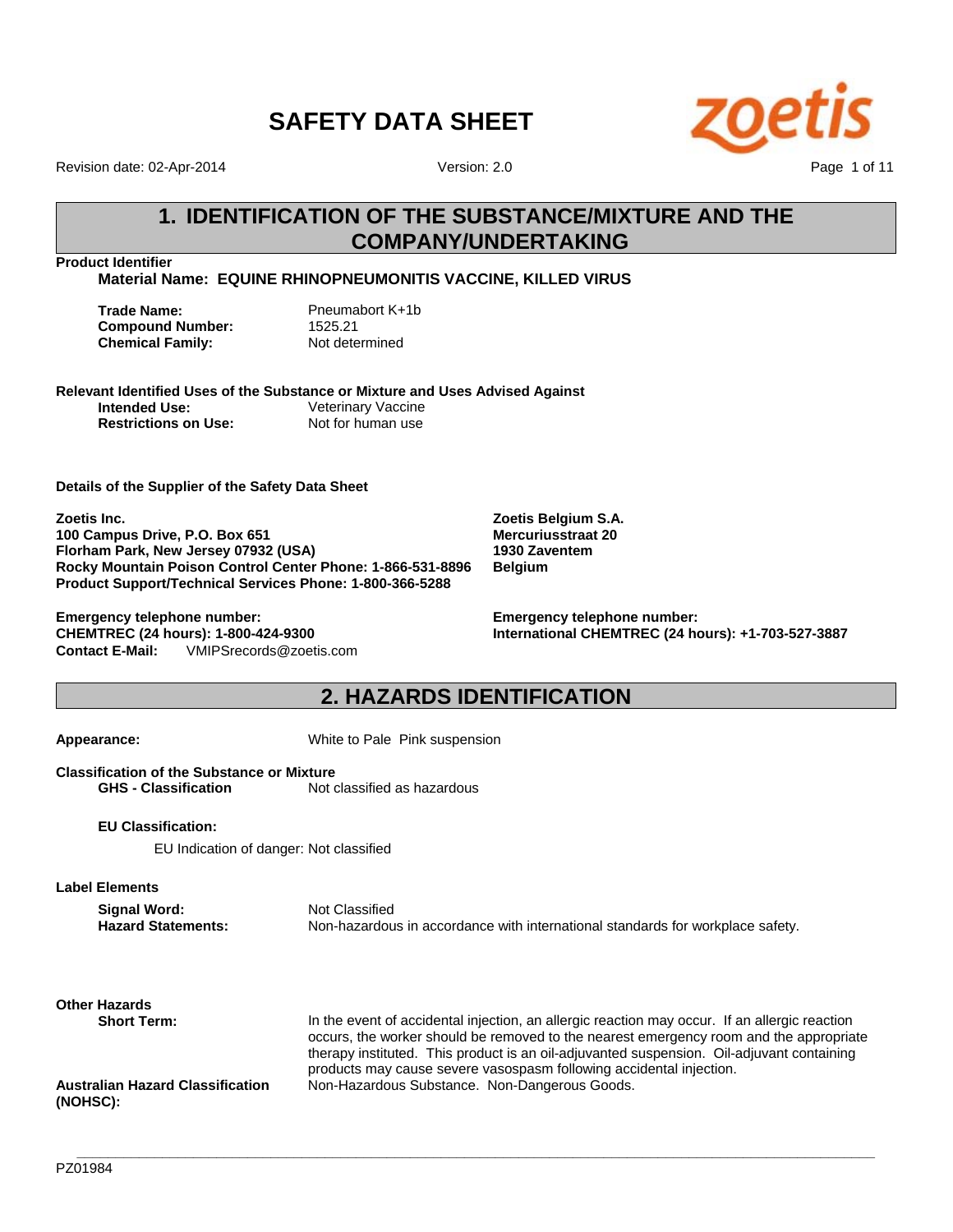**Revision date: 02-Apr-2014 Material Name: EQUINE RHINOPNEUMONITIS VACCINE, KILLED VIRUS**

**Page 2 of 11**

**Version: 2.0**

**Note:** This document has been prepared in accordance with standards for workplace safety, which require the inclusion of all known hazards of the product or its ingredients regardless of the potential risk. The precautionary statements and warnings included may not apply in all cases. Your needs may vary depending upon the potential for exposure in your workplace.

# **3. COMPOSITION/INFORMATION ON INGREDIENTS**

**\_\_\_\_\_\_\_\_\_\_\_\_\_\_\_\_\_\_\_\_\_\_\_\_\_\_\_\_\_\_\_\_\_\_\_\_\_\_\_\_\_\_\_\_\_\_\_\_\_\_\_\_\_\_\_\_\_\_\_\_\_\_\_\_\_\_\_\_\_\_\_\_\_\_\_\_\_\_\_\_\_\_\_\_\_\_\_\_\_\_\_\_\_\_\_\_\_\_\_\_\_\_\_**

#### **Hazardous**

| Ingredient         | <b>CAS Number</b> | <b>EU</b>            | <b>EU Classification</b> | <b>GHS</b>            | $\%$        |
|--------------------|-------------------|----------------------|--------------------------|-----------------------|-------------|
|                    |                   | <b>EINECS/ELINCS</b> |                          | <b>Classification</b> |             |
|                    |                   | List                 |                          |                       |             |
| Mineral oil, white | 8042-47-5         | 232-455-8            | Not Listed               | Not Listed            | $\mathbf 1$ |
| Thimerosal         | 54-64-8           | 200-210-4            | T+; R26/27/28;           | Acute Tox. 2          | < 0.1       |
|                    |                   |                      | R33                      | (H300)                |             |
|                    |                   |                      | N; R50/53                | Acute Tox. 1          |             |
|                    |                   |                      |                          | (H310)                |             |
|                    |                   |                      |                          | STOT RE 2 (H373)      |             |
|                    |                   |                      |                          | Acute Tox. 2          |             |
|                    |                   |                      |                          | (H330)                |             |
|                    |                   |                      |                          | Acute Aquatic 1       |             |
|                    |                   |                      |                          | (H400)                |             |
|                    |                   |                      |                          | Chronic Aquatic 1     |             |
|                    |                   |                      |                          | (H410)                |             |
| Polymyxin B        | 1404-26-8         | 215-768-4            | Xn;R22                   | Acute Tox. 4          | < 0.1       |
|                    |                   |                      | Xn;R42/43                | (H302)                |             |
|                    |                   |                      |                          | Skin Sens. 1          |             |
|                    |                   |                      |                          | (H317)                |             |
|                    |                   |                      |                          | Resp Sens. 1          |             |
|                    |                   |                      |                          | (H334)                |             |
| Formaldehyde       | 50-00-0           | 200-001-8            | T; R23/24/25             | Acute Tox, 3          | < 0.1       |
|                    |                   |                      | C; R34                   | (H301)                |             |
|                    |                   |                      | Carc.Cat.3; R40          | Skin Corr. 1B         |             |
|                    |                   |                      | R43                      | (H314)                |             |
|                    |                   |                      |                          | Skin Sens. 1          |             |
|                    |                   |                      |                          | (H317)                |             |
|                    |                   |                      |                          | Carc. 1A (H350)       |             |
|                    |                   |                      |                          | Acute Tox. 3          |             |
|                    |                   |                      |                          | (H331)                |             |

| Ingredient                             | <b>CAS Number</b> | EU                   | <b>EU Classification</b> | <b>GHS</b>            | % |
|----------------------------------------|-------------------|----------------------|--------------------------|-----------------------|---|
|                                        |                   | <b>EINECS/ELINCS</b> |                          | <b>Classification</b> |   |
|                                        |                   | List                 |                          |                       |   |
| Amphotericin B                         | 1397-89-3         | 215-742-2            | Not Listed               | Not Listed            |   |
| Inactivated Equine Herpes virus type 1 | Not Assigned      | Not Listed           | Not Listed               | Not Listed            |   |
| Polysorbate 60                         | 9005-67-8         | Not Listed           | Not Listed               | Not Listed            |   |
| Sorbitan monostearate                  | 1338-41-6         | 215-664-9            | Not Listed               | Not Listed            |   |
| Equine Herpesvirus type 1b             | Not Assigned      | Not Listed           | Not Listed               | Not Listed            |   |
| Sodium Chloride Solution               | Not Assigned      | Not Listed           | Not Listed               | Not Listed            |   |
| Neomycin Free Base                     | 1404-04-2         | 215-766-3            | Not Listed               | Not Listed            |   |

**\_\_\_\_\_\_\_\_\_\_\_\_\_\_\_\_\_\_\_\_\_\_\_\_\_\_\_\_\_\_\_\_\_\_\_\_\_\_\_\_\_\_\_\_\_\_\_\_\_\_\_\_\_\_\_\_\_\_\_\_\_\_\_\_\_\_\_\_\_\_\_\_\_\_\_\_\_\_\_\_\_\_\_\_\_\_\_\_\_\_\_\_\_\_\_\_\_\_\_\_\_\_\_**

#### **Additional Information:** \* Proprietary

Ingredient(s) indicated as hazardous have been assessed under standards for workplace safety.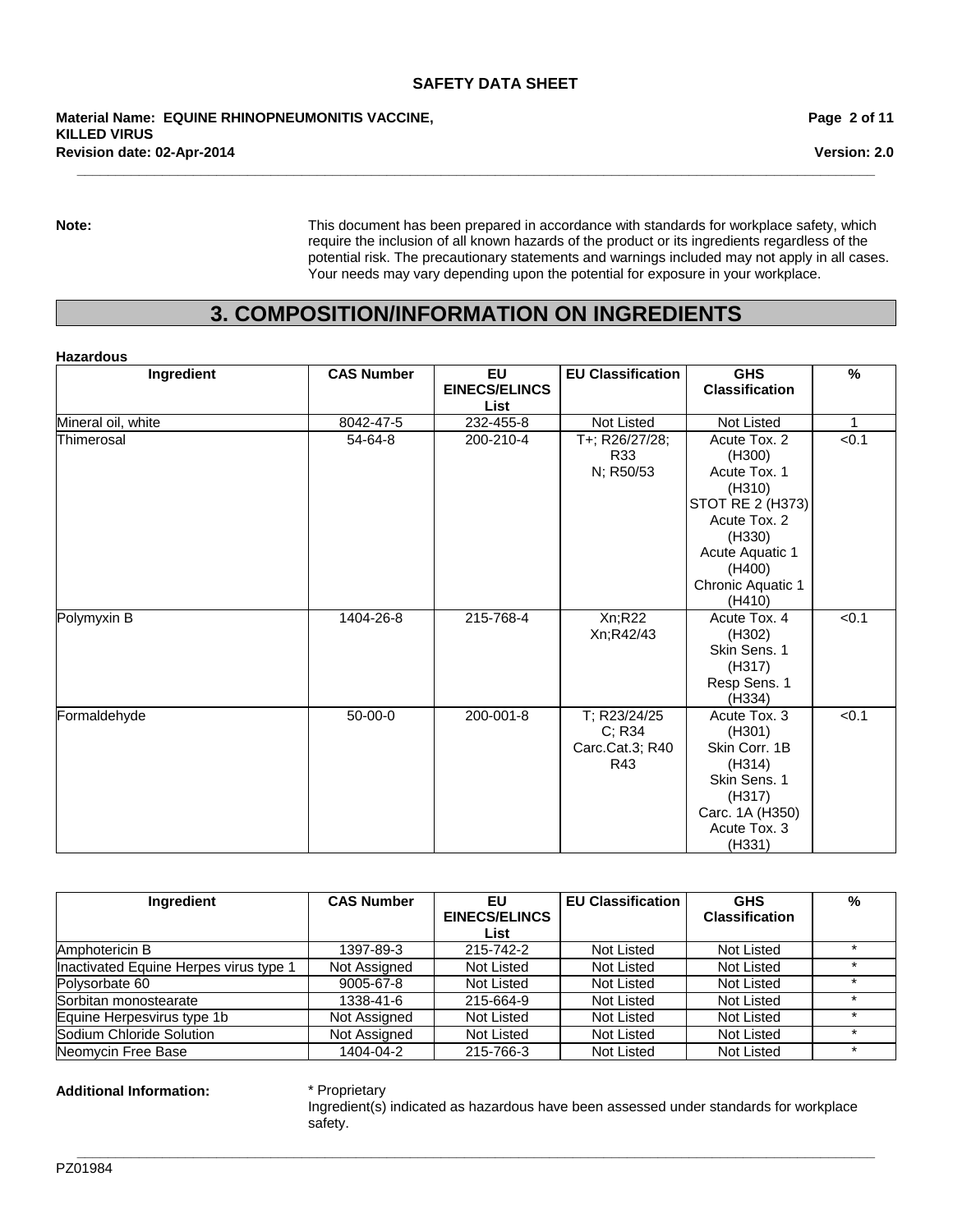#### **For the full text of the R phrases and CLP/GHS abbreviations mentioned in this Section, see Section 16**

### **4. FIRST AID MEASURES**

**\_\_\_\_\_\_\_\_\_\_\_\_\_\_\_\_\_\_\_\_\_\_\_\_\_\_\_\_\_\_\_\_\_\_\_\_\_\_\_\_\_\_\_\_\_\_\_\_\_\_\_\_\_\_\_\_\_\_\_\_\_\_\_\_\_\_\_\_\_\_\_\_\_\_\_\_\_\_\_\_\_\_\_\_\_\_\_\_\_\_\_\_\_\_\_\_\_\_\_\_\_\_\_**

| <b>Description of First Aid Measures</b><br><b>Eve Contact:</b>                                                                                                           | Flush with water while holding eyelids open for at least 15 minutes. Seek medical attention<br>immediately.                                                                           |
|---------------------------------------------------------------------------------------------------------------------------------------------------------------------------|---------------------------------------------------------------------------------------------------------------------------------------------------------------------------------------|
| <b>Skin Contact:</b>                                                                                                                                                      | Remove contaminated clothing. Flush area with large amounts of water. Use soap. Seek<br>medical attention.                                                                            |
| Ingestion:                                                                                                                                                                | Never give anything by mouth to an unconscious person. Wash out mouth with water. Do not<br>induce vomiting unless directed by medical personnel. Seek medical attention immediately. |
| Inhalation:                                                                                                                                                               | Remove to fresh air and keep patient at rest. Seek medical attention immediately.                                                                                                     |
| Most Important Symptoms and Effects, Both Acute and Delayed<br><b>Symptoms and Effects of</b><br>Exposure:<br><b>Medical Conditions</b><br><b>Aggravated by Exposure:</b> | For information on potential signs and symptoms of exposure, See Section 2 - Hazards<br>Identification and/or Section 11 - Toxicological Information.<br>None known                   |

**Indication of the Immediate Medical Attention and Special Treatment Needed Notes to Physician:** 

# **5. FIRE-FIGHTING MEASURES**

**Extinguishing Media:** Extinguish fires with CO2, extinguishing powder, foam, or water.

#### **Special Hazards Arising from the Substance or Mixture**

**Hazardous Combustion Products:** Formation of toxic gases is possible during heating or fire.

**Fire / Explosion Hazards:** Fine particles (such as dust and mists) may fuel fires/explosions.

#### **Advice for Fire-Fighters**

During all fire fighting activities, wear appropriate protective equipment, including self-contained breathing apparatus.

### **6. ACCIDENTAL RELEASE MEASURES**

#### **Personal Precautions, Protective Equipment and Emergency Procedures**

Personnel involved in clean-up should wear appropriate personal protective equipment (see Section 8). Minimize exposure.

#### **Environmental Precautions**

Place waste in an appropriately labeled, sealed container for disposal. Care should be taken to avoid environmental release.

#### **Methods and Material for Containment and Cleaning Up**

**Measures for Cleaning / Collecting:** Contain the source of spill if it is safe to do so. Collect spill with absorbent material. Clean spill area thoroughly.

| <b>Additional Consideration for</b> | Non-essential personnel should be evacuated from affected area. Report emergency            |
|-------------------------------------|---------------------------------------------------------------------------------------------|
| <b>Large Spills:</b>                | situations immediately. Clean up operations should only be undertaken by trained personnel. |

**\_\_\_\_\_\_\_\_\_\_\_\_\_\_\_\_\_\_\_\_\_\_\_\_\_\_\_\_\_\_\_\_\_\_\_\_\_\_\_\_\_\_\_\_\_\_\_\_\_\_\_\_\_\_\_\_\_\_\_\_\_\_\_\_\_\_\_\_\_\_\_\_\_\_\_\_\_\_\_\_\_\_\_\_\_\_\_\_\_\_\_\_\_\_\_\_\_\_\_\_\_\_\_**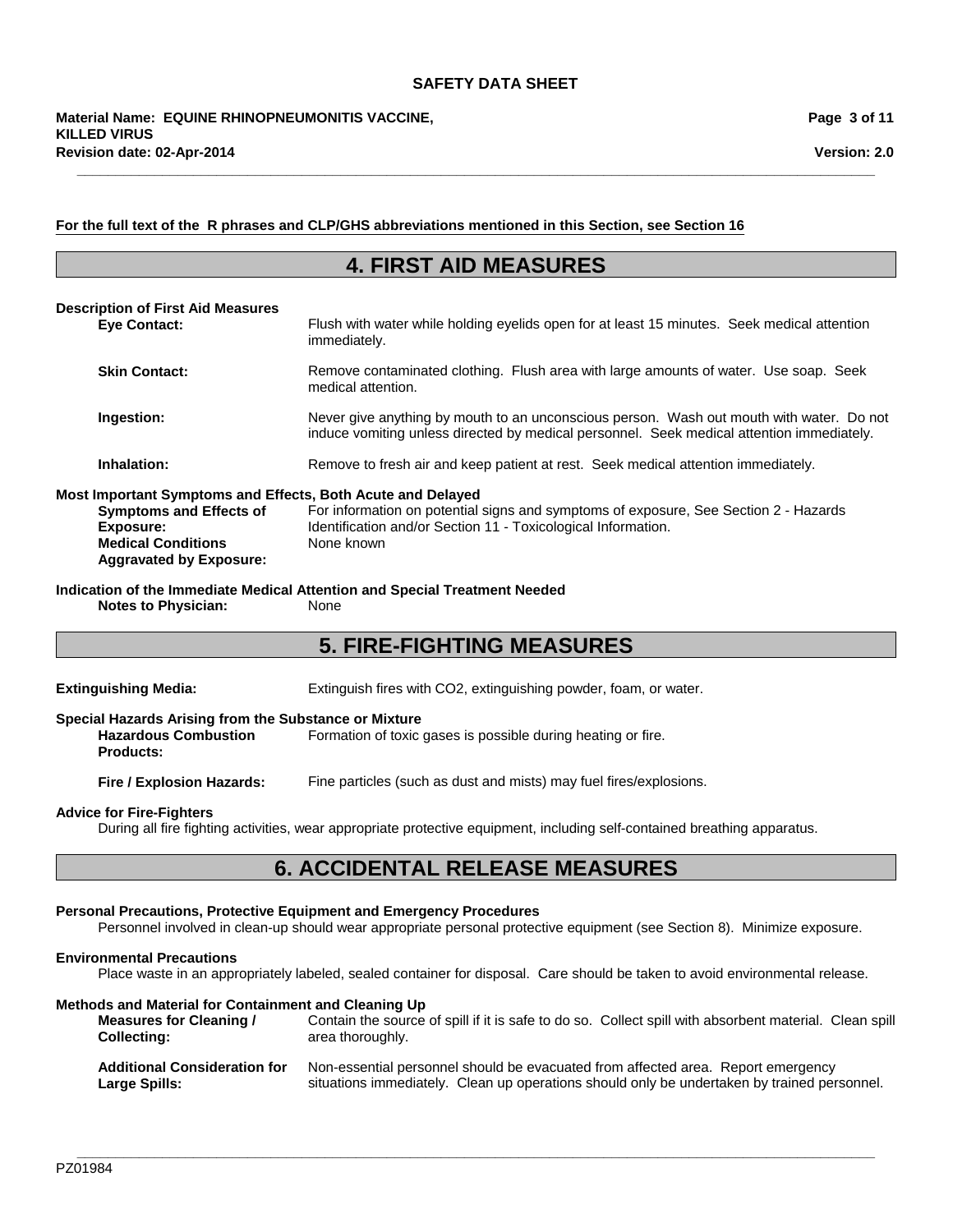**Revision date: 02-Apr-2014 Material Name: EQUINE RHINOPNEUMONITIS VACCINE, KILLED VIRUS**

**Page 4 of 11**

**Version: 2.0**

# **7. HANDLING AND STORAGE**

**\_\_\_\_\_\_\_\_\_\_\_\_\_\_\_\_\_\_\_\_\_\_\_\_\_\_\_\_\_\_\_\_\_\_\_\_\_\_\_\_\_\_\_\_\_\_\_\_\_\_\_\_\_\_\_\_\_\_\_\_\_\_\_\_\_\_\_\_\_\_\_\_\_\_\_\_\_\_\_\_\_\_\_\_\_\_\_\_\_\_\_\_\_\_\_\_\_\_\_\_\_\_\_**

#### **Precautions for Safe Handling**

Minimize generating airborne mists and vapors. Avoid breathing vapor or mist. Avoid contact with eyes, skin and clothing. When handling, use appropriate personal protective equipment (see Section 8). Wash thoroughly after handling. Releases to the environment should be avoided. Review and implement appropriate technical and procedural waste water and waste disposal measures to prevent occupational exposure or environmental releases. Potential points of process emissions of this material to the atmosphere should be controlled with dust collectors, HEPA filtration systems or other equivalent controls.

#### **Conditions for Safe Storage, Including any Incompatibilities**

| <b>Storage Conditions:</b>     | Store as directed by product packaging.                                                        |
|--------------------------------|------------------------------------------------------------------------------------------------|
| <b>Incompatible Materials:</b> | This material can be denatured or inactivated by a variety of organic solvents, salts or heavy |
|                                | metals.                                                                                        |
| Specific end use(s):           | No data available                                                                              |

### **8. EXPOSURE CONTROLS / PERSONAL PROTECTION**

### **Control Parameters**

**Refer to available public information for specific member state Occupational Exposure Limits.**

| Mineral oil, white                        |                                                                        |
|-------------------------------------------|------------------------------------------------------------------------|
| <b>ACGIH Threshold Limit Value (TWA)</b>  | 5 mg/ $m3$                                                             |
| <b>ACGIH Threshold Limit Value (STEL)</b> | 10 mg/m $3$ (oil mist)                                                 |
| Sorbitan monostearate                     |                                                                        |
| <b>ACGIH Threshold Limit Value (TWA)</b>  | 10 mg/m $3$                                                            |
| Formaldehyde                              |                                                                        |
| <b>ACGIH Ceiling Threshold Limit:</b>     | $0.3$ ppm                                                              |
| <b>ACGIH - Sensitizer Designation</b>     | Sensitizer                                                             |
| <b>Australia STEL</b>                     | 2 ppm                                                                  |
|                                           | 2.5 mg/m <sup>3</sup>                                                  |
| <b>Australia TWA</b>                      | 1 ppm                                                                  |
|                                           | 1.2 mg/m <sup>3</sup>                                                  |
| <b>Austria OEL - MAKs</b>                 | $0.5$ ppm                                                              |
|                                           | $0.6$ mg/m <sup>3</sup>                                                |
| <b>Bulgaria OEL - TWA</b>                 | 1.0 mg/m $3$                                                           |
| <b>Czech Republic OEL - TWA</b>           | $0.5$ mg/m <sup>3</sup>                                                |
| Estonia OEL - TWA                         | $0.5$ ppm                                                              |
|                                           | $0.6$ mg/m <sup>3</sup>                                                |
| <b>Finland OEL - TWA</b>                  | $0.3$ ppm                                                              |
|                                           | $0.37$ mg/m <sup>3</sup>                                               |
| <b>France OEL - TWA</b>                   | $0.5$ ppm                                                              |
| Germany (DFG) - MAK                       | $0.3$ ppm                                                              |
|                                           | $0.37 \text{ mg/m}^3$ no irritation should occur during mixed exposure |
| <b>Greece OEL - TWA</b>                   | 2 ppm                                                                  |
|                                           | 2.5 mg/m <sup>3</sup>                                                  |
| <b>Hungary OEL - TWA</b>                  | $0.6$ mg/m <sup>3</sup>                                                |
| Ireland OEL - TWAs                        | 2 ppm                                                                  |
|                                           | 2.5 mg/m <sup>3</sup>                                                  |
| Japan - OELs - Ceilings                   | $0.2$ ppm                                                              |
|                                           | $0.24 \text{ mg/m}^3$                                                  |
| Latvia OEL - TWA                          | $0.5$ mg/m <sup>3</sup>                                                |
|                                           |                                                                        |

**\_\_\_\_\_\_\_\_\_\_\_\_\_\_\_\_\_\_\_\_\_\_\_\_\_\_\_\_\_\_\_\_\_\_\_\_\_\_\_\_\_\_\_\_\_\_\_\_\_\_\_\_\_\_\_\_\_\_\_\_\_\_\_\_\_\_\_\_\_\_\_\_\_\_\_\_\_\_\_\_\_\_\_\_\_\_\_\_\_\_\_\_\_\_\_\_\_\_\_\_\_\_\_**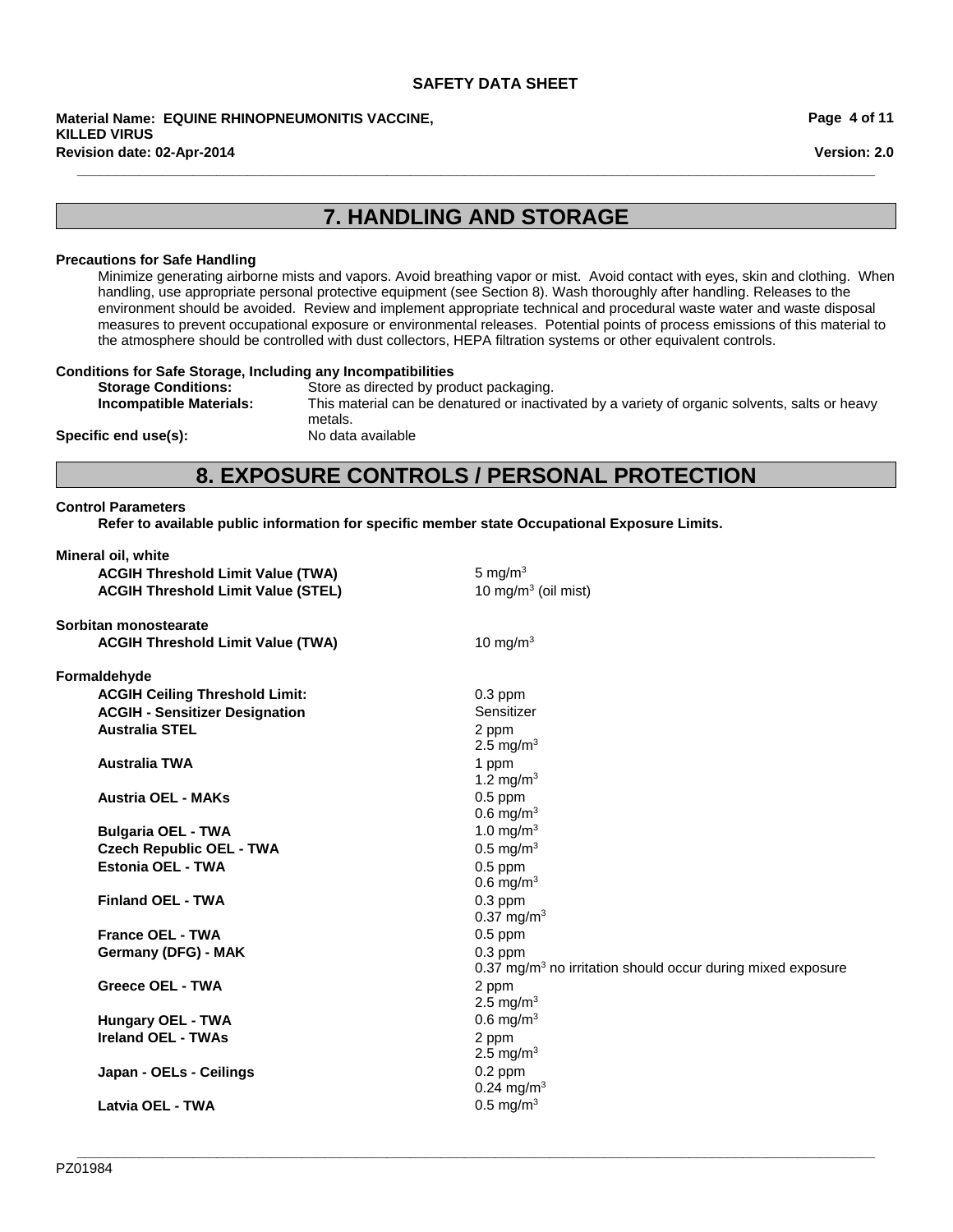**Revision date: 02-Apr-2014 Material Name: EQUINE RHINOPNEUMONITIS VACCINE, KILLED VIRUS**

**Page 5 of 11**

**Version: 2.0**

### **8. EXPOSURE CONTROLS / PERSONAL PROTECTION**

**\_\_\_\_\_\_\_\_\_\_\_\_\_\_\_\_\_\_\_\_\_\_\_\_\_\_\_\_\_\_\_\_\_\_\_\_\_\_\_\_\_\_\_\_\_\_\_\_\_\_\_\_\_\_\_\_\_\_\_\_\_\_\_\_\_\_\_\_\_\_\_\_\_\_\_\_\_\_\_\_\_\_\_\_\_\_\_\_\_\_\_\_\_\_\_\_\_\_\_\_\_\_\_**

| Lithuania OEL - TWA                            | $0.5$ ppm               |
|------------------------------------------------|-------------------------|
|                                                | $0.6 \,\mathrm{mq/m^3}$ |
| <b>Netherlands OEL - TWA</b>                   | 0.15 mg/m <sup>3</sup>  |
| Vietnam OEL - TWAs                             | $0.5 \text{ mg/m}^3$    |
| <b>OSHA - Final PELS - TWAs:</b>               | $0.75$ ppm              |
| <b>OSHA - Specifically Regulated Chemicals</b> | 2 ppm                   |
|                                                | $0.5$ ppm               |
|                                                | $0.75$ ppm              |
| Poland OEL - TWA                               | $0.5 \text{ mg/m}^3$    |
| Romania OEL - TWA                              | 1 ppm                   |
|                                                | 1.20 mg/m <sup>3</sup>  |
| Slovakia OEL - TWA                             | $0.3$ ppm               |
|                                                | $0.37 \text{ mg/m}^3$   |
| Slovenia OEL - TWA                             | $0.5$ ppm               |
|                                                | $0.62 \text{ mg/m}^3$   |
| Sweden OEL - TWAs                              | $0.3$ ppm               |
|                                                | $0.37 \text{ mg/m}^3$   |
| <b>Switzerland OEL -TWAs</b>                   | $0.3$ ppm               |
|                                                | $0.37 \text{ mg/m}^3$   |

The purpose of the Occupational Exposure Band (OEB) classification system is to separate substances into different Hazard categories when the available data are sufficient to do so, but inadequate to establish an Occupational Exposure Limit (OEL). The OEB given is based upon an analysis of all currently available data; as such, this value may be subject to revision when new information becomes available.

#### **Exposure Controls Engineering Controls:** Engineering controls should be used as the primary means to control exposures. General room ventilation is adequate unless the process generates dust, mist or fumes. Keep air contamination levels below the exposure limits or within the OEB range listed above in this section. **Personal Protective Equipment:** Refer to applicable national standards and regulations in the selection and use of personal protective equipment (PPE). Hands: **Impervious gloves are recommended if skin contact with drug product is possible and for bulk** processing operations. **Eyes:** Wear safety glasses or goggles if eye contact is possible. **Skin:** Impervious protective clothing is recommended if skin contact with drug product is possible and for bulk processing operations. **Respiratory protection:** Whenever excessive air contamination (dust, mist, vapor) is generated, respiratory protection, with appropriate protection factors, should be used to minimize exposure. **Polymyxin B Zoetis OEB** 2 - Sensitizer (control exposure to the range of 100ug/m<sup>3</sup> to < 1000ug/m<sup>3</sup>, provide additional precautions to protect from skin contact)

# **9. PHYSICAL AND CHEMICAL PROPERTIES**

**Odor:** No data available. **Molecular Formula:** Mixture

**Physical State:** The Suspension **Color:** Color: White to Pale pink **Odor Threshold:** No data available. **Molecular Weight:** Mixture

**Solvent Solubility:** No data available

**\_\_\_\_\_\_\_\_\_\_\_\_\_\_\_\_\_\_\_\_\_\_\_\_\_\_\_\_\_\_\_\_\_\_\_\_\_\_\_\_\_\_\_\_\_\_\_\_\_\_\_\_\_\_\_\_\_\_\_\_\_\_\_\_\_\_\_\_\_\_\_\_\_\_\_\_\_\_\_\_\_\_\_\_\_\_\_\_\_\_\_\_\_\_\_\_\_\_\_\_\_\_\_** PZ01984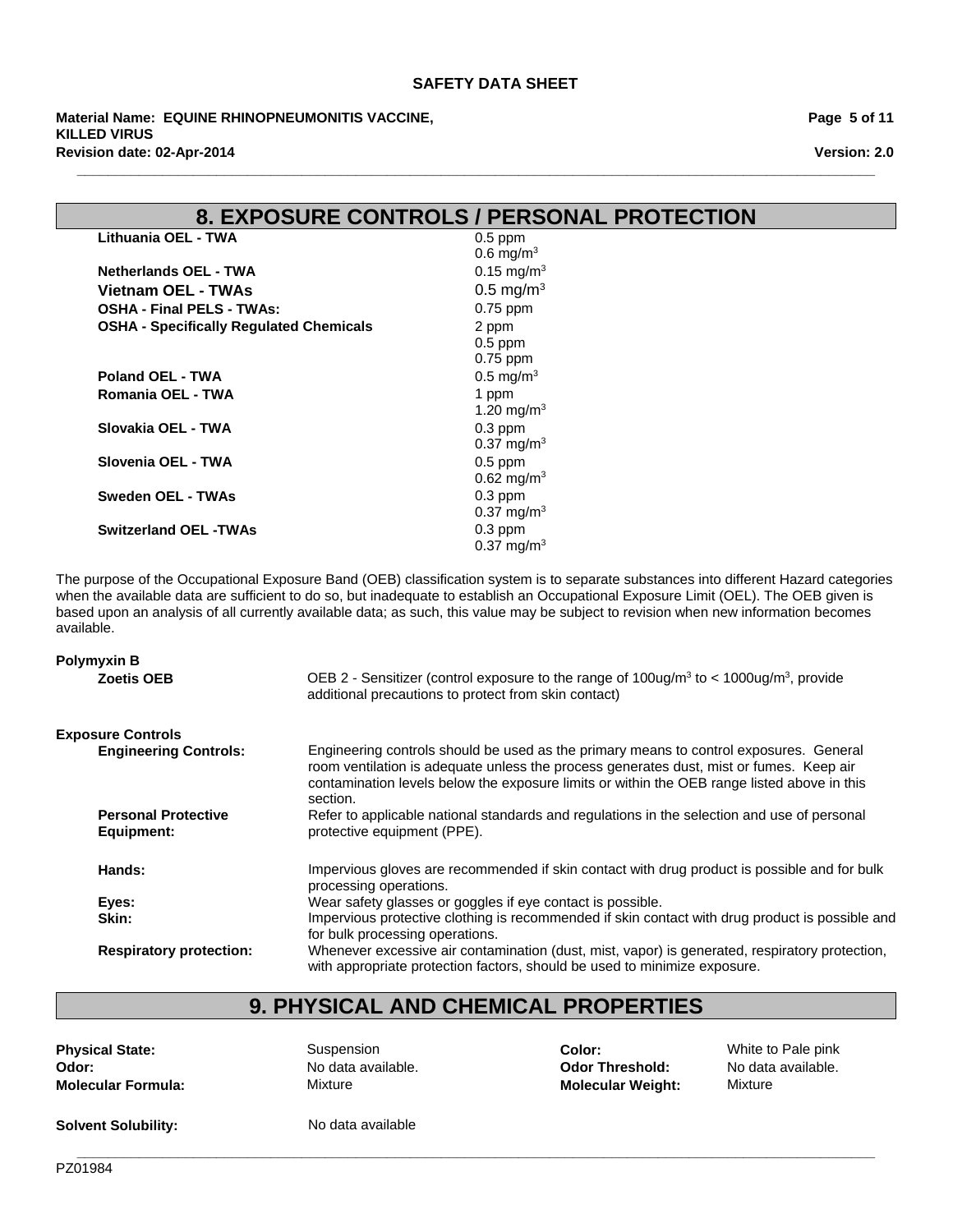**Revision date: 02-Apr-2014 Material Name: EQUINE RHINOPNEUMONITIS VACCINE, KILLED VIRUS**

**Page 6 of 11**

**Version: 2.0**

# **9. PHYSICAL AND CHEMICAL PROPERTIES**

**\_\_\_\_\_\_\_\_\_\_\_\_\_\_\_\_\_\_\_\_\_\_\_\_\_\_\_\_\_\_\_\_\_\_\_\_\_\_\_\_\_\_\_\_\_\_\_\_\_\_\_\_\_\_\_\_\_\_\_\_\_\_\_\_\_\_\_\_\_\_\_\_\_\_\_\_\_\_\_\_\_\_\_\_\_\_\_\_\_\_\_\_\_\_\_\_\_\_\_\_\_\_\_**

| <b>Water Solubility:</b>                             | No data available  |
|------------------------------------------------------|--------------------|
| pH:                                                  | No data available. |
| Melting/Freezing Point (°C):                         | No data available  |
| <b>Boiling Point (°C):</b>                           | No data available. |
| Partition Coefficient: (Method, pH, Endpoint, Value) |                    |
| No data available                                    |                    |
| Decomposition Temperature (°C):                      | No data available. |
|                                                      |                    |
| <b>Evaporation Rate (Gram/s):</b>                    | No data available  |
| Vapor Pressure (kPa):                                | No data available  |
| Vapor Density (q/ml):                                | No data available  |
| <b>Relative Density:</b>                             | No data available  |
| <b>Viscosity:</b>                                    | No data available  |

#### **Flammablity:**

Autoignition Temperature (Solid) (°C): No data available **Flammability (Solids):** No data available<br> **Flash Point (Liquid) (°C):** Non-flammable **Flash Point (Liquid) (°C):**<br> **Upper Explosive Limits (Liquid) (% by Vol.):** No data available **Upper Explosive Limits (Liquid) (% by Vol.):** Lower Explosive Limits (Liquid) (% by Vol.): No data available **Polymerization:** Will not occur

### **10. STABILITY AND REACTIVITY**

| <b>Reactivity:</b><br><b>Chemical Stability:</b><br><b>Possibility of Hazardous Reactions</b> | No data available<br>Stable under normal conditions of use.                                                                                                                             |
|-----------------------------------------------------------------------------------------------|-----------------------------------------------------------------------------------------------------------------------------------------------------------------------------------------|
| <b>Oxidizing Properties:</b><br><b>Conditions to Avoid:</b><br><b>Incompatible Materials:</b> | None<br>Fine particles (such as dust and mists) may fuel fires/explosions.<br>This material can be denatured or inactivated by a variety of organic solvents, salts or heavy<br>metals. |
| <b>Hazardous Decomposition</b><br><b>Products:</b>                                            | No data available                                                                                                                                                                       |

# **11. TOXICOLOGICAL INFORMATION**

**\_\_\_\_\_\_\_\_\_\_\_\_\_\_\_\_\_\_\_\_\_\_\_\_\_\_\_\_\_\_\_\_\_\_\_\_\_\_\_\_\_\_\_\_\_\_\_\_\_\_\_\_\_\_\_\_\_\_\_\_\_\_\_\_\_\_\_\_\_\_\_\_\_\_\_\_\_\_\_\_\_\_\_\_\_\_\_\_\_\_\_\_\_\_\_\_\_\_\_\_\_\_\_**

### **Information on Toxicological Effects**

**General Information:** The antigens included in this product are non-infectious. All have been prepared from killed or inactivated preparations of microorganisms. The information included in this section describes the potential hazards of the individual ingredients.

#### **Acute Toxicity: (Species, Route, End Point, Dose)**

#### **Thimerosal**

RatSubcutaneousLD50 98mg/kg Rat Oral LD50 75mg/kg MouseOral LD50 91 mg/kg

#### **Polymyxin B**

MouseOralLD50 790mg/kg MousePara-periostealLD50 3980ug/kg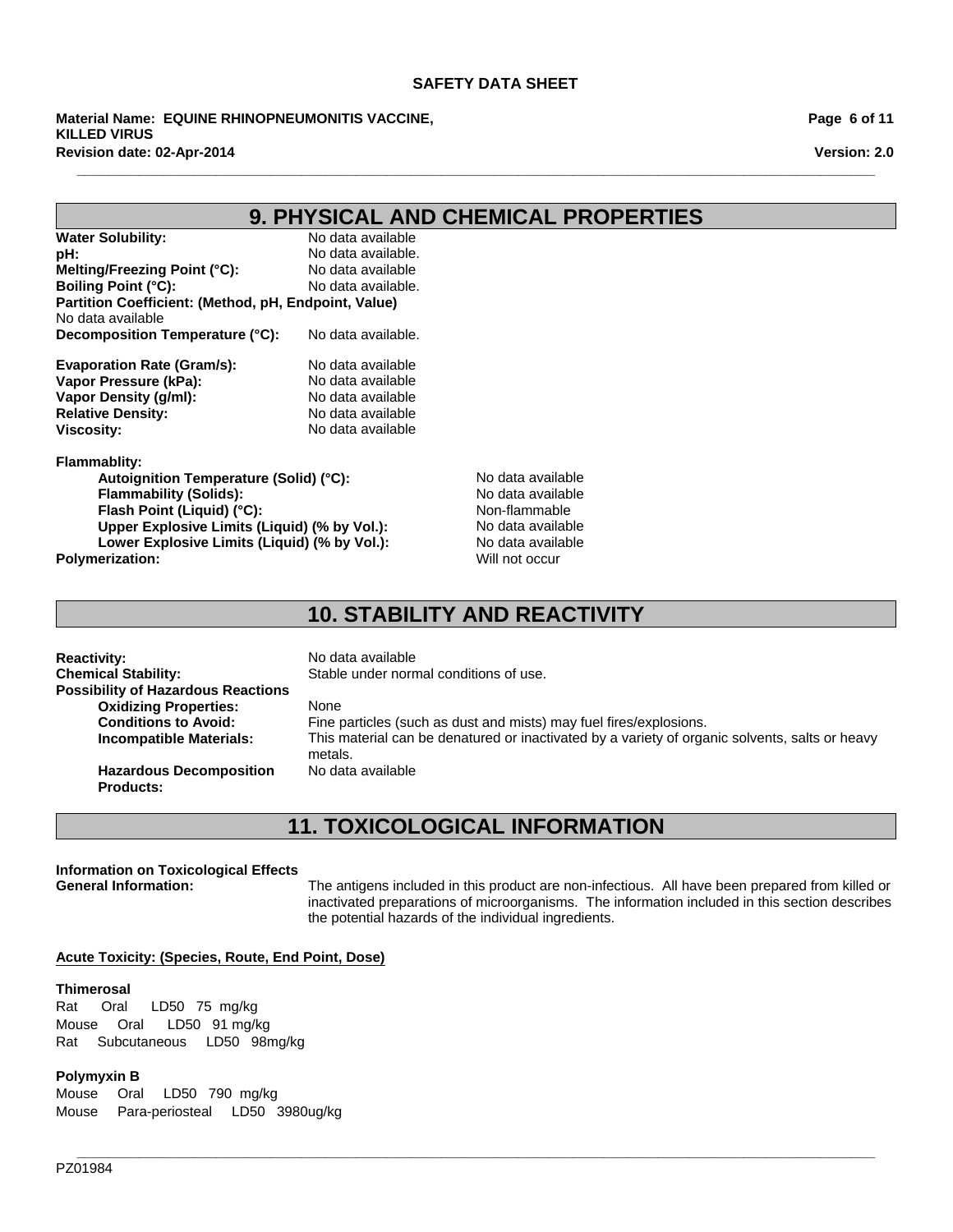**Material Name: EQUINE RHINOPNEUMONITIS VACCINE, KILLED VIRUS Revision date: 02-Apr-2014**

**Page 7 of 11**

**Version: 2.0**

### **11. TOXICOLOGICAL INFORMATION**

**\_\_\_\_\_\_\_\_\_\_\_\_\_\_\_\_\_\_\_\_\_\_\_\_\_\_\_\_\_\_\_\_\_\_\_\_\_\_\_\_\_\_\_\_\_\_\_\_\_\_\_\_\_\_\_\_\_\_\_\_\_\_\_\_\_\_\_\_\_\_\_\_\_\_\_\_\_\_\_\_\_\_\_\_\_\_\_\_\_\_\_\_\_\_\_\_\_\_\_\_\_\_\_**

RatSubcutaneousLD50 50mg/kg

#### **Polysorbate 60**

Rat Oral LD50 64,000mg/kg

#### **Amphotericin B**

RatOralLD50 >5000mg/kg RatPara-periostealLD50 1.6mg/kg RatIntraperitonealLD50 >5000mg/kg MouseIntravenousLD50 1.2mg/kg MouseIntraperitonealLD50 27.7mg/kg

#### **Mineral oil, white**

Rat OralLD50 >5000mg/kg

Acute Toxicity Comments: A greater than symbol (>) indicates that the toxicity endpoint being tested was not achievable at the highest dose used in the test.

#### **Irritation / Sensitization: (Study Type, Species, Severity)**

### **Thimerosal**

Eye IrritationRabbitMild

#### **Mineral oil, white**

Skin IrritationRabbitSlight Eye IrritationRabbitSlight

**Skin Irritation / Sensitization** This product contains formaldehyde and merthiolate which are considered to be skin sensitizers.

#### **Repeated Dose Toxicity: (Duration, Species, Route, Dose, End Point, Target Organ)**

#### **Amphotericin B**

30 Day(s)DogIntravenous37mg/kg/dayLOAELKidney 2 Month(s)DogIntravenous16.5mg/kg/dayLOAELKidney 13 Week(s)RatOral2mg/kg/dayNOAELMale reproductive system, Female reproductive system 13 Week(s)DogOral1.6mg/kg/dayNOAELMale reproductive system, Female reproductive system

#### **Reproduction & Development Toxicity: (Duration, Species, Route, Dose, End Point, Effect(s))**

**Amphotericin B** Embryo / Fetal DevelopmentRatOral7.5mg/kg/dayNOAELNot teratogenic, Fetotoxicity Embryo / Fetal DevelopmentRabbitOral10mg/kg/dayNOAELNot Teratogenic, Fetotoxicity

### **Genetic Toxicity: (Study Type, Cell Type/Organism, Result)**

### **Polymyxin B**

*In Vitro* Negative *In Vivo* Negative

### **Amphotericin B**

Bacterial Mutagenicity (Ames)*Salmonella* , *E. coli* Negative *In Vivo* MicronucleusMouseNegative *In Vitro* Chromosome AberrationChinese Hamster Ovary (CHO) cellsNegative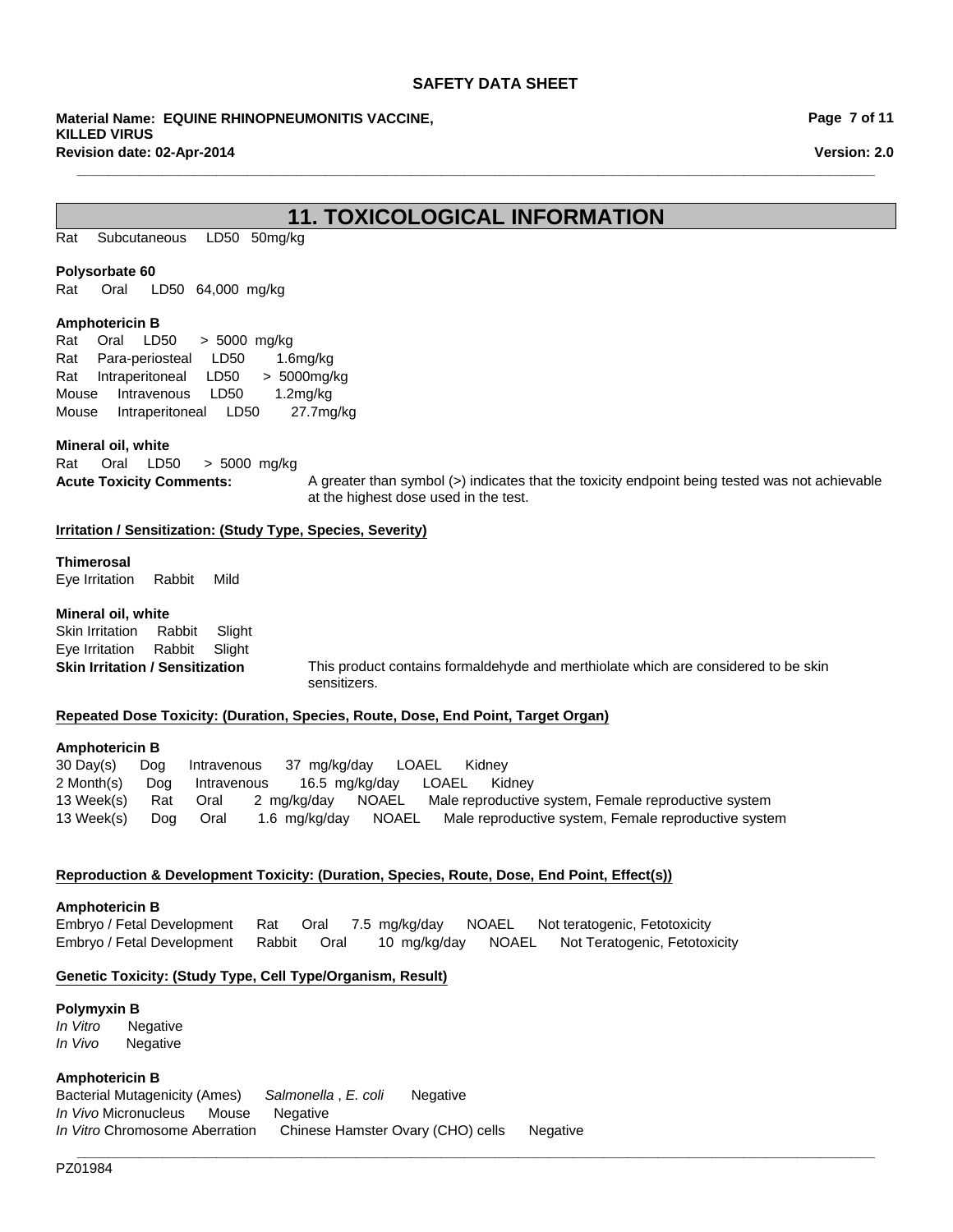**Revision date: 02-Apr-2014 Material Name: EQUINE RHINOPNEUMONITIS VACCINE, KILLED VIRUS**

**Page 8 of 11**

**Version: 2.0**

# **11. TOXICOLOGICAL INFORMATION**

**\_\_\_\_\_\_\_\_\_\_\_\_\_\_\_\_\_\_\_\_\_\_\_\_\_\_\_\_\_\_\_\_\_\_\_\_\_\_\_\_\_\_\_\_\_\_\_\_\_\_\_\_\_\_\_\_\_\_\_\_\_\_\_\_\_\_\_\_\_\_\_\_\_\_\_\_\_\_\_\_\_\_\_\_\_\_\_\_\_\_\_\_\_\_\_\_\_\_\_\_\_\_\_**

**Carcinogen Status:** None of the components present in this material at concentrations equal to or greater than 0.1% are listed by IARC, NTP, OSHA, or ACGIH as a carcinogen.

### **12. ECOLOGICAL INFORMATION**

| <b>Environmental Overview:</b>        | The environmental characteristics of this material have not been fully evaluated. This product<br>contains trace quantities of mercury, releases to the environment should be avoided. |
|---------------------------------------|----------------------------------------------------------------------------------------------------------------------------------------------------------------------------------------|
| Toxicity:                             | No data available                                                                                                                                                                      |
| <b>Persistence and Degradability:</b> | No data available                                                                                                                                                                      |
| <b>Bio-accumulative Potential:</b>    | No data available                                                                                                                                                                      |
| <b>Mobility in Soil:</b>              | No data available                                                                                                                                                                      |

# **13. DISPOSAL CONSIDERATIONS**

**Waste Treatment Methods:** Dispose of waste in accordance with all applicable laws and regulations. Member State specific and Community specific provisions must be considered. Considering the relevant known environmental and human health hazards of the material, review and implement appropriate technical and procedural waste water and waste disposal measures to prevent occupational exposure and environmental release. It is recommended that waste minimization be practiced. The best available technology should be utilized to prevent environmental releases. This may include destructive techniques for waste and wastewater. This product contains trace quantities of mercury and may qualify as a RCRA Hazardous Waste. Status should be confirmed using the EPA Toxicity Characteristic Leaching Procedure (TCLP).

**Formaldehyde**

**RCRA - U Series Wastes**

Listed

# **14. TRANSPORT INFORMATION**

**The following refers to all modes of transportation unless specified below.**

Not regulated for transport under USDOT, EUADR, IATA, or IMDG regulations.

# **15. REGULATORY INFORMATION**

**\_\_\_\_\_\_\_\_\_\_\_\_\_\_\_\_\_\_\_\_\_\_\_\_\_\_\_\_\_\_\_\_\_\_\_\_\_\_\_\_\_\_\_\_\_\_\_\_\_\_\_\_\_\_\_\_\_\_\_\_\_\_\_\_\_\_\_\_\_\_\_\_\_\_\_\_\_\_\_\_\_\_\_\_\_\_\_\_\_\_\_\_\_\_\_\_\_\_\_\_\_\_\_**

**Safety, Health and Environmental Regulations/Legislation Specific for the Substance or Mixture**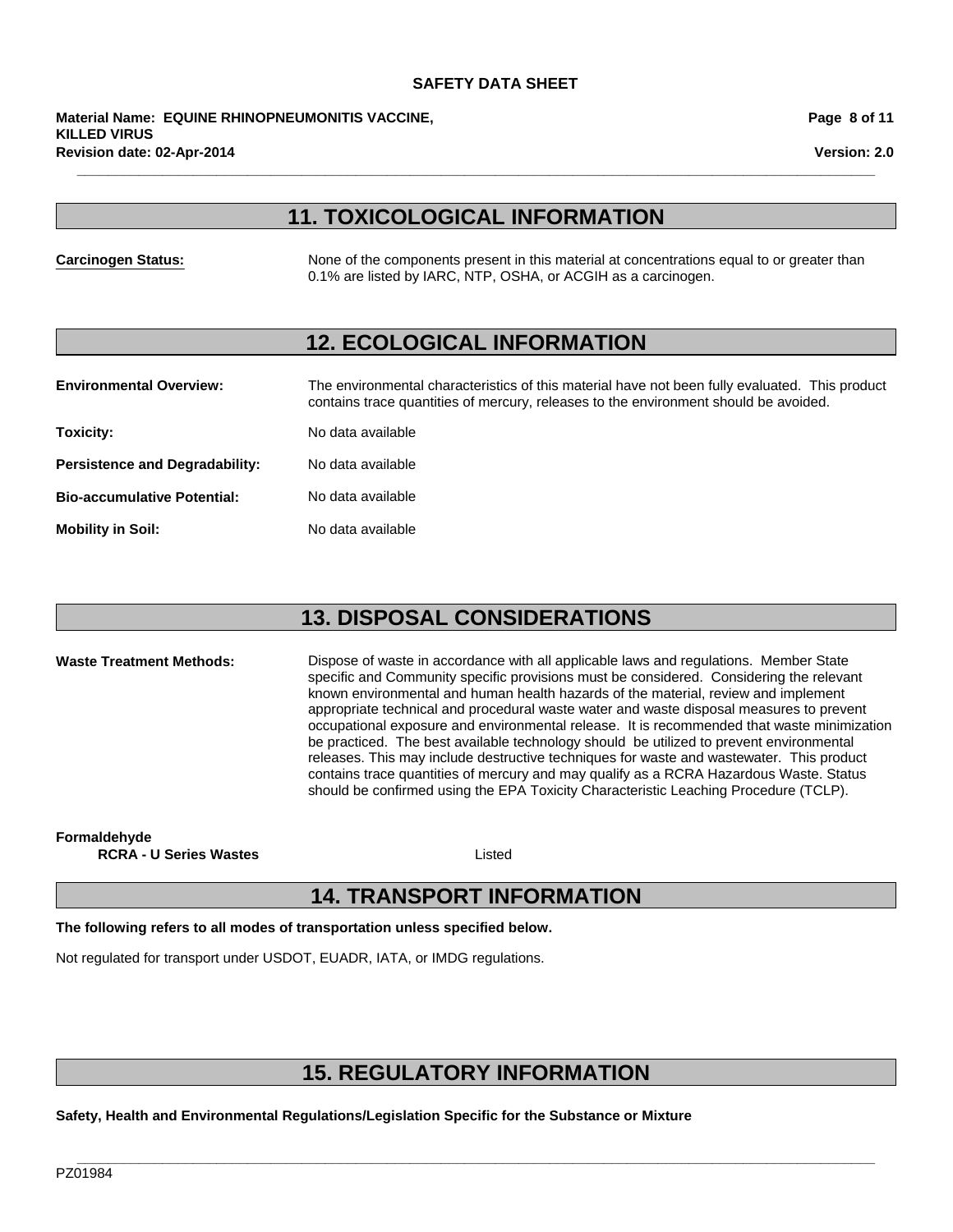**Revision date: 02-Apr-2014 Material Name: EQUINE RHINOPNEUMONITIS VACCINE, KILLED VIRUS**

**Page 9 of 11**

**Version: 2.0**

# **15. REGULATORY INFORMATION**

**\_\_\_\_\_\_\_\_\_\_\_\_\_\_\_\_\_\_\_\_\_\_\_\_\_\_\_\_\_\_\_\_\_\_\_\_\_\_\_\_\_\_\_\_\_\_\_\_\_\_\_\_\_\_\_\_\_\_\_\_\_\_\_\_\_\_\_\_\_\_\_\_\_\_\_\_\_\_\_\_\_\_\_\_\_\_\_\_\_\_\_\_\_\_\_\_\_\_\_\_\_\_\_**

### **Canada - WHMIS: Classifications**

**WHMIS hazard class:** Non-controlled

This product has been classified in accordance with the hazard criteria of the CPR and the MSDS contains all of the information required by the CPR.

| Mineral oil, white                                 |                   |
|----------------------------------------------------|-------------------|
| <b>CERCLA/SARA 313 Emission reporting</b>          | Not Listed        |
| <b>California Proposition 65</b>                   | Not Listed        |
| <b>Inventory - United States TSCA - Sect. 8(b)</b> | Present           |
| <b>Australia (AICS):</b>                           | Present           |
| <b>EU EINECS/ELINCS List</b>                       | 232-455-8         |
| <b>Amphotericin B</b>                              |                   |
| <b>CERCLA/SARA 313 Emission reporting</b>          | Not Listed        |
| <b>California Proposition 65</b>                   | Not Listed        |
| <b>Australia (AICS):</b>                           | Present           |
| <b>Standard for the Uniform Scheduling</b>         | Schedule 4        |
| for Drugs and Poisons:                             |                   |
| <b>EU EINECS/ELINCS List</b>                       | 215-742-2         |
| Inactivated Equine Herpes virus type 1             |                   |
| <b>CERCLA/SARA 313 Emission reporting</b>          | Not Listed        |
| <b>California Proposition 65</b>                   | Not Listed        |
| <b>EU EINECS/ELINCS List</b>                       | Not Listed        |
| Polysorbate 60                                     |                   |
| <b>CERCLA/SARA 313 Emission reporting</b>          | <b>Not Listed</b> |
| <b>California Proposition 65</b>                   | Not Listed        |
| <b>Inventory - United States TSCA - Sect. 8(b)</b> | Present           |
| <b>Australia (AICS):</b>                           | Present           |
| <b>EU EINECS/ELINCS List</b>                       | Not Listed        |
| Sorbitan monostearate                              |                   |
| <b>CERCLA/SARA 313 Emission reporting</b>          | Not Listed        |
| <b>California Proposition 65</b>                   | <b>Not Listed</b> |
| <b>Inventory - United States TSCA - Sect. 8(b)</b> | Present           |
| <b>Australia (AICS):</b>                           | Present           |
| <b>EU EINECS/ELINCS List</b>                       | 215-664-9         |
| <b>Equine Herpesvirus type 1b</b>                  |                   |
| <b>CERCLA/SARA 313 Emission reporting</b>          | <b>Not Listed</b> |
|                                                    |                   |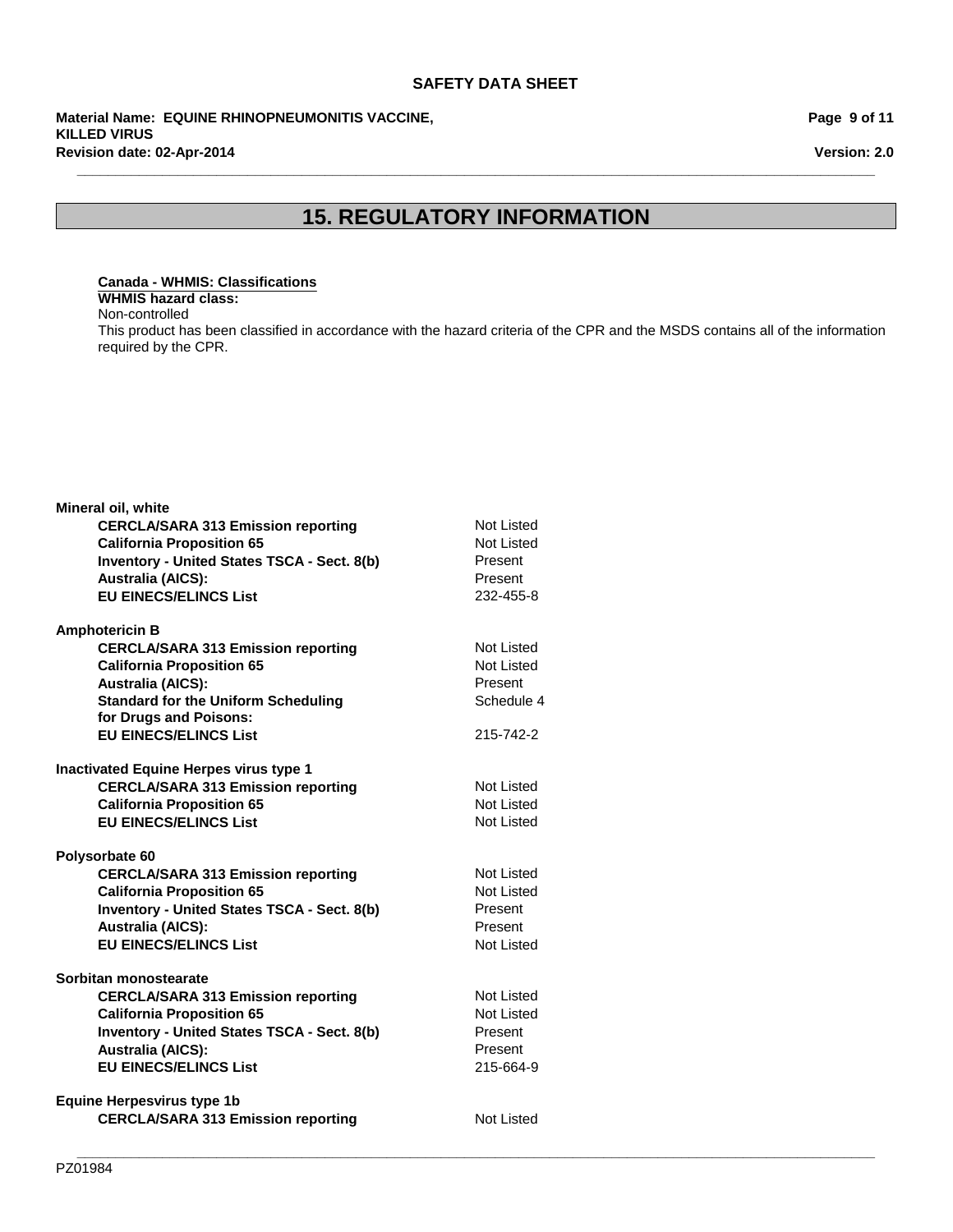**\_\_\_\_\_\_\_\_\_\_\_\_\_\_\_\_\_\_\_\_\_\_\_\_\_\_\_\_\_\_\_\_\_\_\_\_\_\_\_\_\_\_\_\_\_\_\_\_\_\_\_\_\_\_\_\_\_\_\_\_\_\_\_\_\_\_\_\_\_\_\_\_\_\_\_\_\_\_\_\_\_\_\_\_\_\_\_\_\_\_\_\_\_\_\_\_\_\_\_\_\_\_\_**

**Revision date: 02-Apr-2014 Material Name: EQUINE RHINOPNEUMONITIS VACCINE, KILLED VIRUS**

| <b>15. REGULATORY INFORMATION</b>                                                   |                                    |
|-------------------------------------------------------------------------------------|------------------------------------|
| <b>California Proposition 65</b>                                                    | <b>Not Listed</b>                  |
| <b>EU EINECS/ELINCS List</b>                                                        | <b>Not Listed</b>                  |
| <b>Sodium Chloride Solution</b>                                                     |                                    |
| <b>CERCLA/SARA 313 Emission reporting</b>                                           | <b>Not Listed</b>                  |
| <b>California Proposition 65</b>                                                    | <b>Not Listed</b>                  |
| <b>EU EINECS/ELINCS List</b>                                                        | <b>Not Listed</b>                  |
| <b>Thimerosal</b>                                                                   |                                    |
| <b>CERCLA/SARA 313 Emission reporting</b>                                           | <b>Not Listed</b>                  |
| <b>California Proposition 65</b>                                                    | Not Listed                         |
| <b>Inventory - United States TSCA - Sect. 8(b)</b>                                  | Present                            |
| <b>Australia (AICS):</b>                                                            | Present                            |
| <b>EU EINECS/ELINCS List</b>                                                        | 200-210-4                          |
| <b>Polymyxin B</b>                                                                  |                                    |
| <b>CERCLA/SARA 313 Emission reporting</b>                                           | <b>Not Listed</b>                  |
| <b>California Proposition 65</b>                                                    | <b>Not Listed</b>                  |
| <b>EU EINECS/ELINCS List</b>                                                        | 215-768-4                          |
| <b>Neomycin Free Base</b>                                                           |                                    |
| <b>CERCLA/SARA 313 Emission reporting</b>                                           | Not Listed                         |
| <b>California Proposition 65</b>                                                    | <b>Not Listed</b>                  |
| <b>Standard for the Uniform Scheduling</b><br>for Drugs and Poisons:                | Schedule 4                         |
| <b>EU EINECS/ELINCS List</b>                                                        | 215-766-3                          |
| Formaldehyde                                                                        |                                    |
| <b>CERCLA/SARA 313 Emission reporting</b>                                           | 0.1%                               |
| <b>CERCLA/SARA Hazardous Substances</b>                                             | 100 lb                             |
| and their Reportable Quantities:                                                    | 45.4 kg                            |
| <b>CERCLA/SARA - Section 302 Extremely Hazardous</b><br><b>TPQs</b>                 | 500 lb                             |
| <b>CERCLA/SARA - Section 302 Extremely Hazardous</b><br><b>Substances EPCRA RQs</b> | 100 <sub>lb</sub>                  |
| <b>California Proposition 65</b>                                                    | carcinogen initial date 1/1/88 gas |
| <b>OSHA - Specifically Regulated Chemicals</b>                                      | 2 ppm                              |
|                                                                                     | $0.5$ ppm                          |
|                                                                                     | $0.75$ ppm                         |
| Inventory - United States TSCA - Sect. 8(b)                                         | Present                            |
| <b>Australia (AICS):</b>                                                            | Present                            |
| <b>Standard for the Uniform Scheduling</b>                                          | Schedule 2                         |
| for Drugs and Poisons:                                                              | Schedule 6                         |
| <b>EU EINECS/ELINCS List</b>                                                        | 200-001-8                          |

# **16. OTHER INFORMATION**

**\_\_\_\_\_\_\_\_\_\_\_\_\_\_\_\_\_\_\_\_\_\_\_\_\_\_\_\_\_\_\_\_\_\_\_\_\_\_\_\_\_\_\_\_\_\_\_\_\_\_\_\_\_\_\_\_\_\_\_\_\_\_\_\_\_\_\_\_\_\_\_\_\_\_\_\_\_\_\_\_\_\_\_\_\_\_\_\_\_\_\_\_\_\_\_\_\_\_\_\_\_\_\_**

### **Text of R phrases and GHS Classification abbreviations mentioned in Section 3**

**Page 10 of 11**

**Version: 2.0**